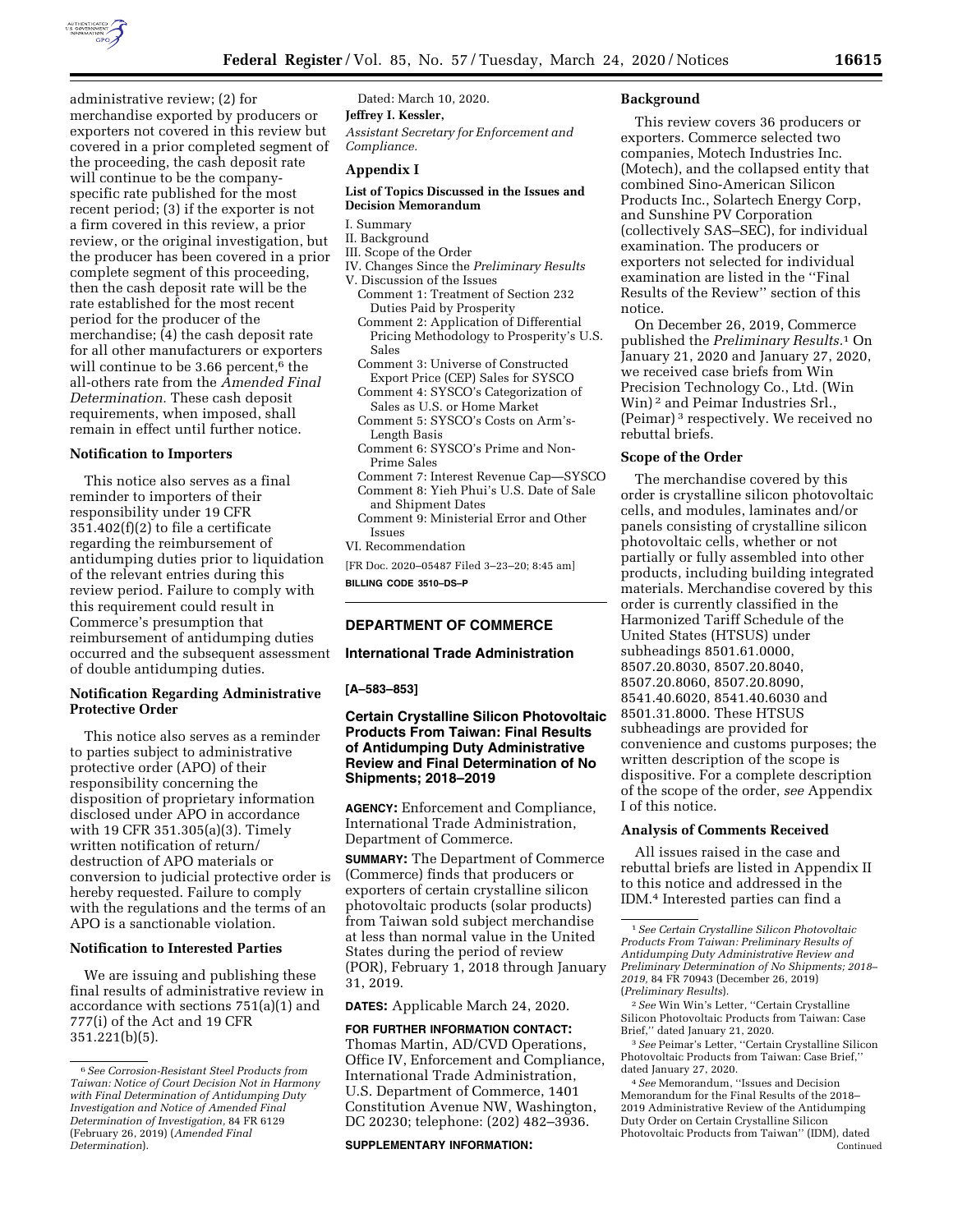complete discussion of these issues and the corresponding recommendations in this public memorandum, which is on file electronically via Enforcement and Compliance's Antidumping and Countervailing Duty Centralized Electronic Service System (ACCESS). ACCESS is available to registered users at *[http://access.trade.gov,](http://access.trade.gov)* and ACCESS is also available to all interested parties in the Central Records Unit, Room B8024, of the main Commerce building. In addition, a complete version of the IDM can be accessed directly at *[http://](http://enforcement.trade.gov/frn/index.html)  [enforcement.trade.gov/frn/index.html.](http://enforcement.trade.gov/frn/index.html)*  The signed IDM and the electronic version of the IDM are identical in content.

#### **Changes Since the Preliminary Results**

Based on a review of the record and comments received from interested parties regarding our *Preliminary Results,* we made no changes to the weighted-average dumping margin for SAS–SEC or any other respondent presented in the *Preliminary Results.*  However, we: (1) Corrected the name of Win Win in the rate table presented in the *Preliminary Results;* 5 and (2) added certain company-specific third-country case numbers presented in draft U.S. Customs and Border Protection (CBP) instructions that we released for comment.6

#### **Determination of No Shipments**

As noted in the *Preliminary Results,*  we received no-shipment claims from seven companies, and we preliminarily determined that these seven companies had no shipments during the POR.7 We received no comments from interested parties with respect to these claims. Therefore, because record evidence indicates that these seven companies had no entries of subject merchandise to the United States during the POR, we continue to find that they had no shipments during the POR. Consistent with our practice, we will issue appropriate instructions to CBP based on our final results.

#### **Final Rates for Non-Examined Companies**

The statute and Commerce's regulations do not address the establishment of a rate to be applied to

companies not selected for examination when Commerce limits its examination in an administrative review pursuant to section 777A(c)(2) of the Act. Generally, Commerce looks to section 735(c)(5) of the Act, which provides instructions for calculating the all-others rate in a market-economy investigation, for guidance when calculating the rate for companies which were not selected for individual review in an administrative review. Under section 735(c)(5)(A) of the Act, the all-others rate is normally ''an amount equal to the weighted average of the estimated weighted average dumping margins established for exporters and producers individually investigated, excluding any zero or *de minimis* margins, and any margins determined entirely {on the basis of facts available}.''

In this review, we have a calculated a weighted-average dumping margin for SAS–SEC that is not zero, *de minimis,*  or determined entirely on the basis of facts available. Accordingly, Commerce assigns to the companies not individually examined the 2.57 percent weighted-average dumping margin calculated for SAS–SEC.

### **Final Results of the Review**

We are assigning the following weighted-average dumping margins to the firms listed below for the period February 1, 2018 through January 31, 2019.

| Exporter/producer                                                                          | <b>Fstimated</b><br>weighted-<br>average<br>dumping<br>margin<br>(percent) |
|--------------------------------------------------------------------------------------------|----------------------------------------------------------------------------|
| Sino-American Silicon Products<br>Inc., Solartech Energy Corp.<br>and Sunshine PV Corpora- |                                                                            |
| tion 8                                                                                     | 2.57                                                                       |
| Baoding Jiasheng Photovoltaic<br>Technology Co. Ltd                                        | 2.57                                                                       |
| Baoding Tianwei Yingli New En-<br>ergy Resources Co., Ltd                                  | 25                                                                         |

8 In the first administrative review of the order, Commerce collapsed Sino-American Silicon Products Inc. and Solartech Energy Corp. and treated the companies as a single entity for purposes of the proceeding. *See Certain Crystalline Silicon Photovoltaic Products from Taiwan: Final Results of Antidumping Duty Administrative Review; 2014–2016,* 82 FR 31555 (July 7, 2017). Because there were no relevant changes to the facts since that determination was made, we continue to find that these companies are part of a single entity for this administrative review. In the final results of the third administrative review of this proceeding, we included Sunshine PV Corporation in the SAS–SEC entity. *See Certain Crystalline Silicon Photovoltaic Products From Taiwan: Final Results of Antidumping Duty Administrative Review and Final Determination of No Shipments; 2017–2018,* 84 FR 39802 (August 12, 2019), and the accompanying Issues and Decision Memorandum at n.4.

| Exporter/producer                                             | Estimated<br>weighted-<br>average<br>dumping<br>margin<br>(percent) |
|---------------------------------------------------------------|---------------------------------------------------------------------|
| Beijing Tianneng Yingli New En-                               |                                                                     |
| ergy Resources Co. Ltd                                        | 2.57                                                                |
| Boviet Solar Technology Co., Ltd                              | 2.57                                                                |
| Canadian Solar Solutions Inc                                  | 2.57                                                                |
| EEPV Corp                                                     | 2.57                                                                |
| E-TON Solar Tech. Co., Ltd                                    | 2.57                                                                |
| Gintech Energy Corporation<br>Hainan Yingli New Energy Re-    | 2.57                                                                |
| sources Co., Ltd<br>Hengshui Yingli New Energy Re-            | 2.57                                                                |
| sources Co., Ltd                                              | 2.57                                                                |
| Inventec Energy Corporation<br>Inventec Solar Energy Corpora- | 2.57                                                                |
|                                                               | 2.57                                                                |
| KOOTATU Tech. Corp                                            | 2.57                                                                |
| Kyocera Mexicana S.A. de C.V                                  | 2.57                                                                |
| Lixian Yingli New Energy Re-                                  |                                                                     |
| sources Co., Ltd                                              | 2.57                                                                |
| Lof Solar Corp                                                | 2.57                                                                |
| Mega Sunergy Co., Ltd                                         | 2.57                                                                |
| Ming Hwei Energy Co., Ltd                                     | 2.57                                                                |
| Neo Solar Power Corporation                                   | 2.57                                                                |
| Shenzhen Yingli New Energy                                    |                                                                     |
| Resources Co., Ltd                                            | 2.57                                                                |
| Sunengine Corporation Ltd                                     | 2.57                                                                |
| Sunrise Global Solar Energy                                   | 2.57                                                                |
| Tianjin Yingli New Energy Re-                                 |                                                                     |
| sources Co., Ltd                                              | 2.57                                                                |
| TSEC Corporation                                              | 2.57                                                                |
| United Renewable Energy Co.,                                  |                                                                     |
| Ltd                                                           | 2.57                                                                |
| Win Win Precision Technology                                  |                                                                     |
| Co., Ltd                                                      | 2.57                                                                |
| Yingli Energy (China) Co., Ltd                                | 2.57                                                                |
| Yingli Green Energy Inter-                                    |                                                                     |
| national Trading Company                                      |                                                                     |
|                                                               | 2.57                                                                |
|                                                               |                                                                     |

#### **Assessment Rates**

Pursuant to section 751(a)(2)(C) of the Tariff Act of 1930, as amended (the Act), and 19 CFR 351.212(b)(1), Commerce has determined, and CBP shall assess, antidumping duties on all appropriate entries of subject merchandise in accordance with the final results of this review. Pursuant to 19 CFR 351.212(b)(1), we calculated importerspecific *ad valorem* duty assessment rates based on the ratio of the total amount of dumping calculated for the examined sales to the total entered value of those sales. Where either the respondent's weighted-average dumping margin is zero or *de minimis* within the meaning of 19 CFR 351.106(c)(1), or an importer-specific assessment rate is zero or *de minimis,* we will instruct CBP to liquidate the appropriate entries without regard to antidumping duties.

For the companies which were not selected for individual review, we will assign an assessment rate equal to SAS– SEC's dumping margin identified above. The final results of this review shall be the basis for the assessment of

concurrently with, and hereby adopted by, this notice.

<sup>5</sup>*See* IDM at Comment 1.

<sup>6</sup>*See* IDM at Comment 2.

<sup>7</sup>*See Preliminary Results,* 84 FR at 70944. These companies are AU Optronics Corporation, Canadian Solar Inc., Canadian Solar International Limited, Canadian Solar Manufacturing (Changshu), Inc., Canadian Solar Manufacturing (Luoyang), Inc., Motech Industries Ltd., and Vina Solar Technology Co., Ltd.